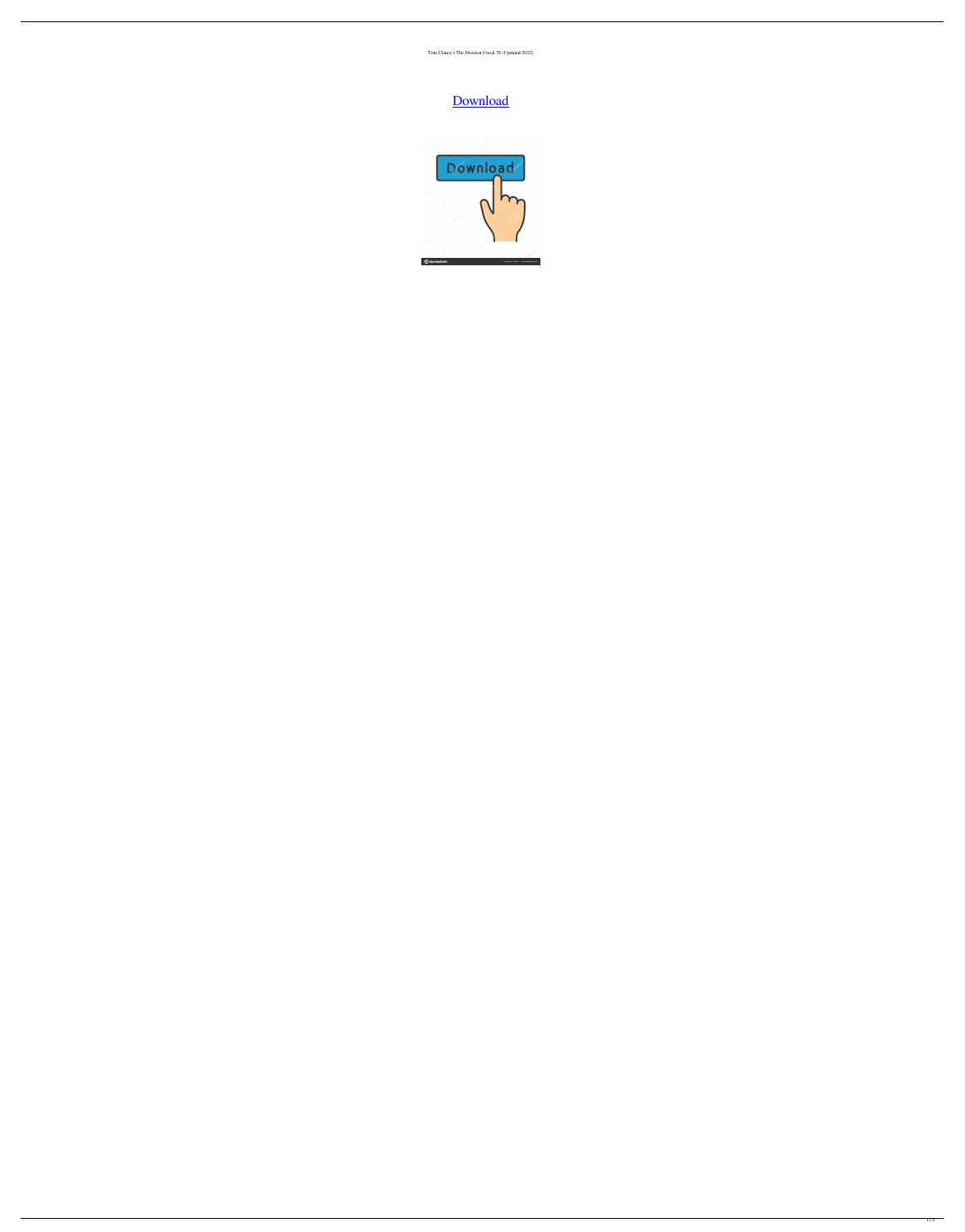Enron, Bob M Hall/NA/Enron@Enron, Brent Hendry/NA/Enron@Enron, Chase McMichael/HOU/ECT@ECT, Chris Mallory/PDX/ECT@ECT, David Fairley/HOU/ECT@ECT, David Fairley/HOU/ECT@ECT, Debbie R Brackett/HOU/ECT@ECT, Ginger B Garner/HO Enron@ENRON, Julissa Marin/Corp/Enron@ENRON, Kimberly S Olinger/HOU/ECT@ECT, Lindy Donoho/HOU/ECT@ECT, Lindy Donoho/HOU/ECT@ECT, Lindy Donoho/HOU/ECT@ECT, Mary Comello/Corp/Enron@Enron, Michael Mousteiko/NA/Enron@Enron, Me ECT, Raymond Bowen/HOU/ECT@ECT, Raymond Bowen/HOU/ECT@ECT, Sarah Mulholland/HOU/ECT@ECT, Sarah Mulholland/HOU/ECT@ECT, Sheri Thomas/HOU/ECT@ECT, Todd DeCook/Corp/Enron@Enron, Tom Swank/HOU/ECT@ECT, Michelle Waldhauser/Corp Baumbach/HOU/ECT@ECT, Errol McLaughlin/Corp/Enron@ENRON, Phillip M Love/HOU/ECT@ECT cc: